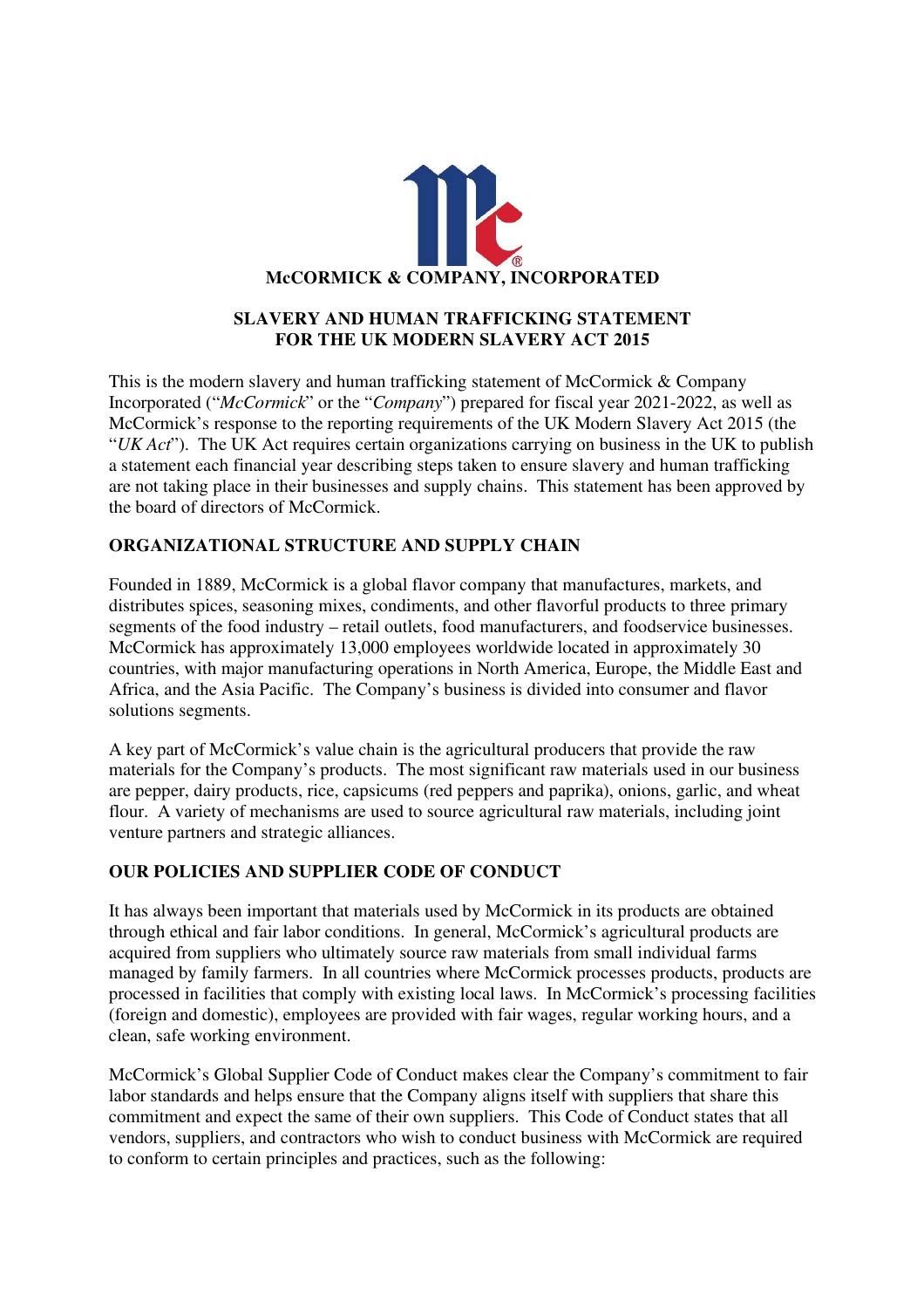- Fair employment practices, including those prohibiting child labor, prison or forced labor, or any form of indentured servitude with stipulations of fair working hours and compensation as well for a safe working environment;
- Compliance with applicable laws, including those pertinent to equal employment opportunities, wages and benefits, and worker and product safety; and
- Ethical business conduct based on compliance with the law, avoidance of conflicts of interest, and respect for the environment.

McCormick seeks to ensure that quality, safety, and employment standards are maintained throughout the Company's supply chain and the Company reviews its supplier base to determine if corrective actions are needed. Moreover, McCormick maintains an anonymous hotline staffed by an independent organization for employees to report actual or potential violations of McCormick's policies and codes of conduct without fear of retaliation. McCormick efforts so far in aligning with the UK Act requirements include the following:

### **Verification and audit of product supply chains**

While McCormick's Supplier Code of Conduct has been in place for several years, the Company has designed a risk-based verification process to identify high-risk suppliers and developed an appropriate, responsible sourcing audit approach to help ensure the Company's product suppliers are in compliance with our Code of Conduct.

### **Contracting Practices**

McCormick's Global Supplier Code of Conduct is designed to be embedded into the Company's procurement practices (and thereby help assure such procurement is free from slavery and human trafficking) by:

- including references to the Code of Conduct in major request for quotations;
- incorporating language in all supply agreements and contracts requiring suppliers to warrant compliance with the Code of Conduct and acknowledge that any known violation may result in immediate termination of any and all business;
- providing a link to the Code of Conduct in certain purchase order terms and conditions stating that acceptance of the purchase order constitutes an agreement to adhere to the latest version of the Code of Conduct;
- requiring acknowledgement of the Code of Conduct as part of all new suppliers onboarding process;
- issuing the latest Code of Conduct to McCormick's current supplier community and allowing access to a website that uploads any revisions in the future; and
- collaborating with suppliers to share best practices.

#### **Internal accountability and staff training**

It is the Company's policy to be a good corporate citizen, as set forth in our Business Ethics Policy (see ir.mccormick.com under "Corporate Governance," then "Business Ethics Policy").